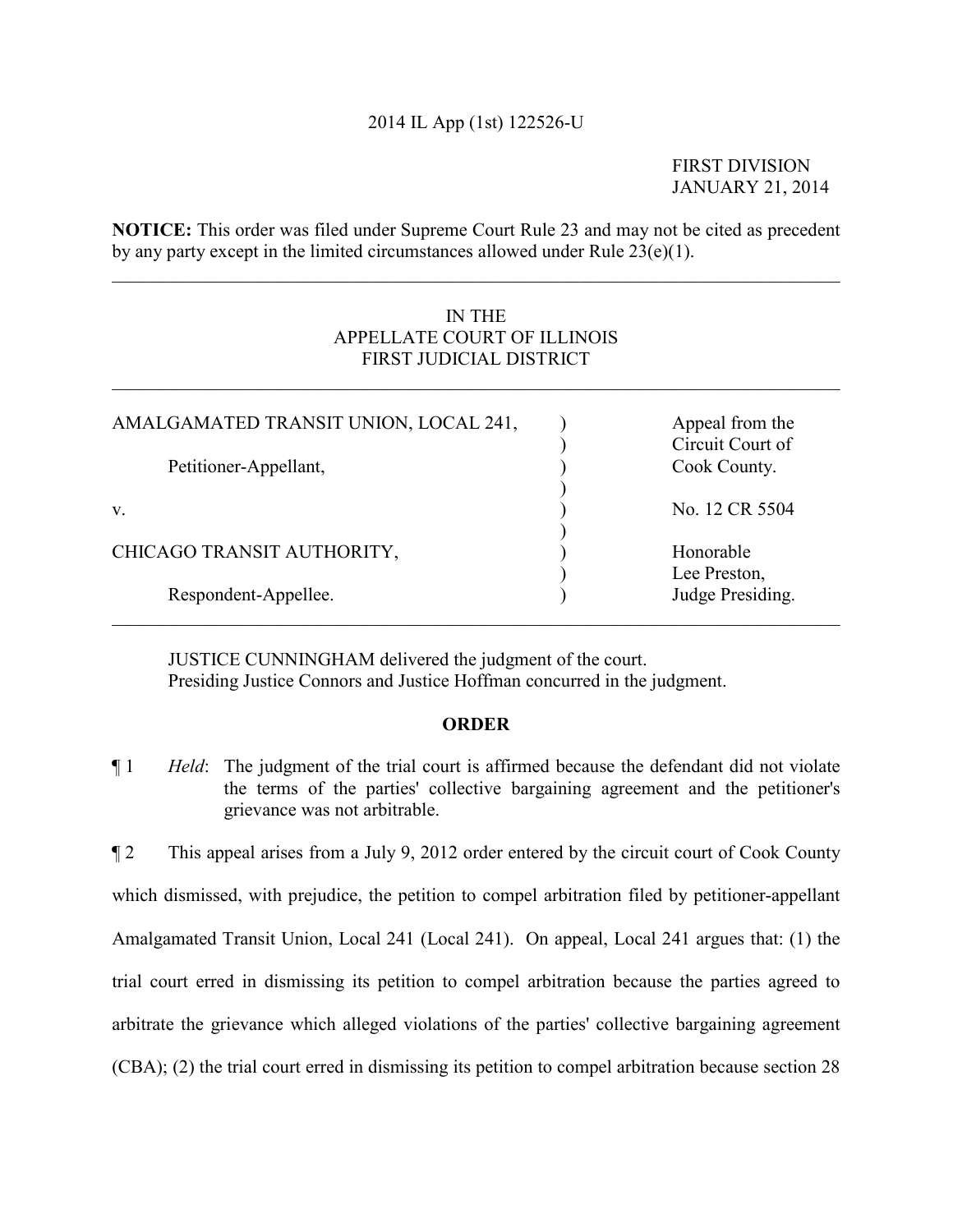of the Metropolitan Transit Authority Act (70 ILCS 3605/28 (West (2010)) did not extinguish CTA's duty to collectively bargain with Local 241; and (3) the doctrines of *res judicata* and collateral estoppel did not bar its petition to compel arbitration. For the following reasons, we affirm the judgment of the circuit court of Cook County.

### ¶ 3 BACKGROUND

¶ 4 Respondent-appellee Chicago Transit Authority (CTA) is a political subdivision, body politic, and municipal corporation created under the laws of the state of Illinois that provides mass public transportation for the people of the metropolitan area of Chicago. Local 241, along with Amalgamated Transit Union, Local 308 (Local 308)<sup>[1](#page-1-0)</sup>, are the sole and exclusive bargaining agents for all of CTA's employees except for certain executive, professional, supervisory, and confidential personnel. CTA, Local 241 and Local 308 are all parties to the CBA. According to its terms, the CBA was in full force and effect from January 1, 2007 until December 31, 2011, and from year to year thereafter. On November 15, 2011, CTA passed ordinance 011-142 which abolished the employment position of "Construction Inspector IV" (construction inspector position). The abolishment of the construction inspector position caused the termination of 27 year CTA employee James Gress (Gress), and 19-year CTA employee Jeffrey Sojka (Sojka). Ordinance 011-142 was passed pursuant to section 28 of the Metropolitan Transit Authority Act. The Metropolitan Transit Authority Act mandates that the Chicago Transit Board (Board) is the governing and administrative body of CTA. 70 ILCS 3605/19 (West 2010). Section 28 of the Metropolitan Transit Authority Act states, in pertinent part, as follows:

> "The Board may abolish any vacant or occupied office or position. Additionally, the Board may reduce the force of

<span id="page-1-0"></span> $<sup>1</sup>$  Local 308 is not a party to this appeal.</sup>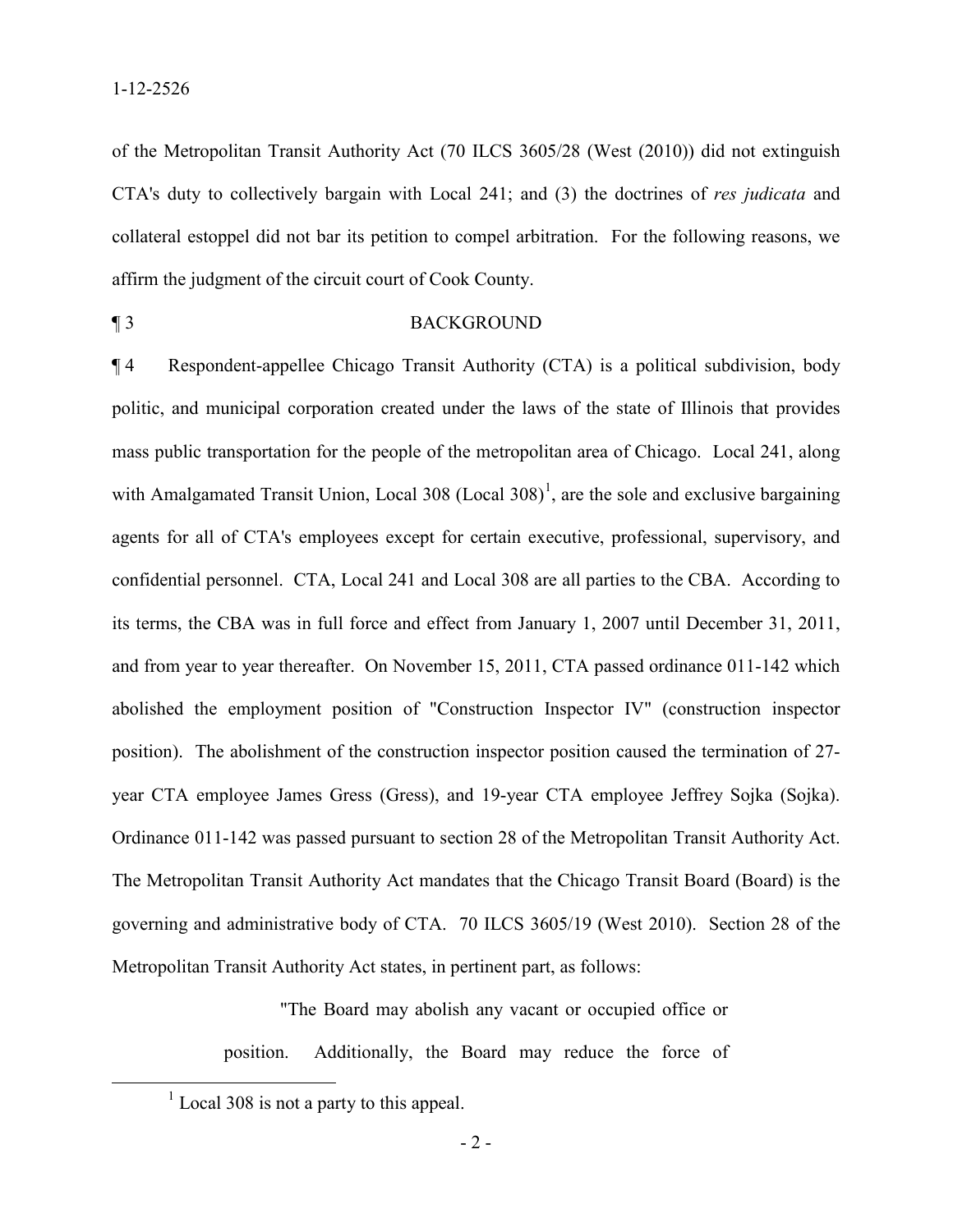employees for lack of work or lack of funds as determined by the Board. \*\*\* When employees are represented by a labor organization that has a labor agreement with [CTA], the wages, hours, and working conditions (including, but not limited to, seniority rights) shall be governed by the terms of the agreement." 70 ILCS 3605/28 (West 2010).

¶ 5 On November 17, 2011, Local 241 submitted a grievance to CTA on behalf of Gress and Sojka. The grievance alleged that the abolishment of the construction inspector position violated sections 2.7 and 12.8 of the CBA. Sections 2.7 and 12.8 of the CBA state as follows:

> "2.7 SUBCONTRACTING [CTA] shall not subcontract or assign to others work which is normally and regularly performed by employees within the collective bargaining unit of Local 241 or of Local 308 \*\*\*.

> > $* * *$

12.8 LAYOFFS In all cases where employees are laid off to reduce the force, they shall be laid off according to seniority, and when they are put back on, they shall be reinstated according to his or her seniority standing at the time he or she was laid off.

During the term of the Agreement, there shall be no layoff of any permanent, full-time bargaining unit employee who on January 1, 2000 had one (1) or more years of continuous service."

¶ 6 On December 1, 2011, CTA partially denied Local 241's grievance. On December 8, 2011, CTA denied Local 241's grievance in its entirety. On or around January 19, 2012, Local

- 3 -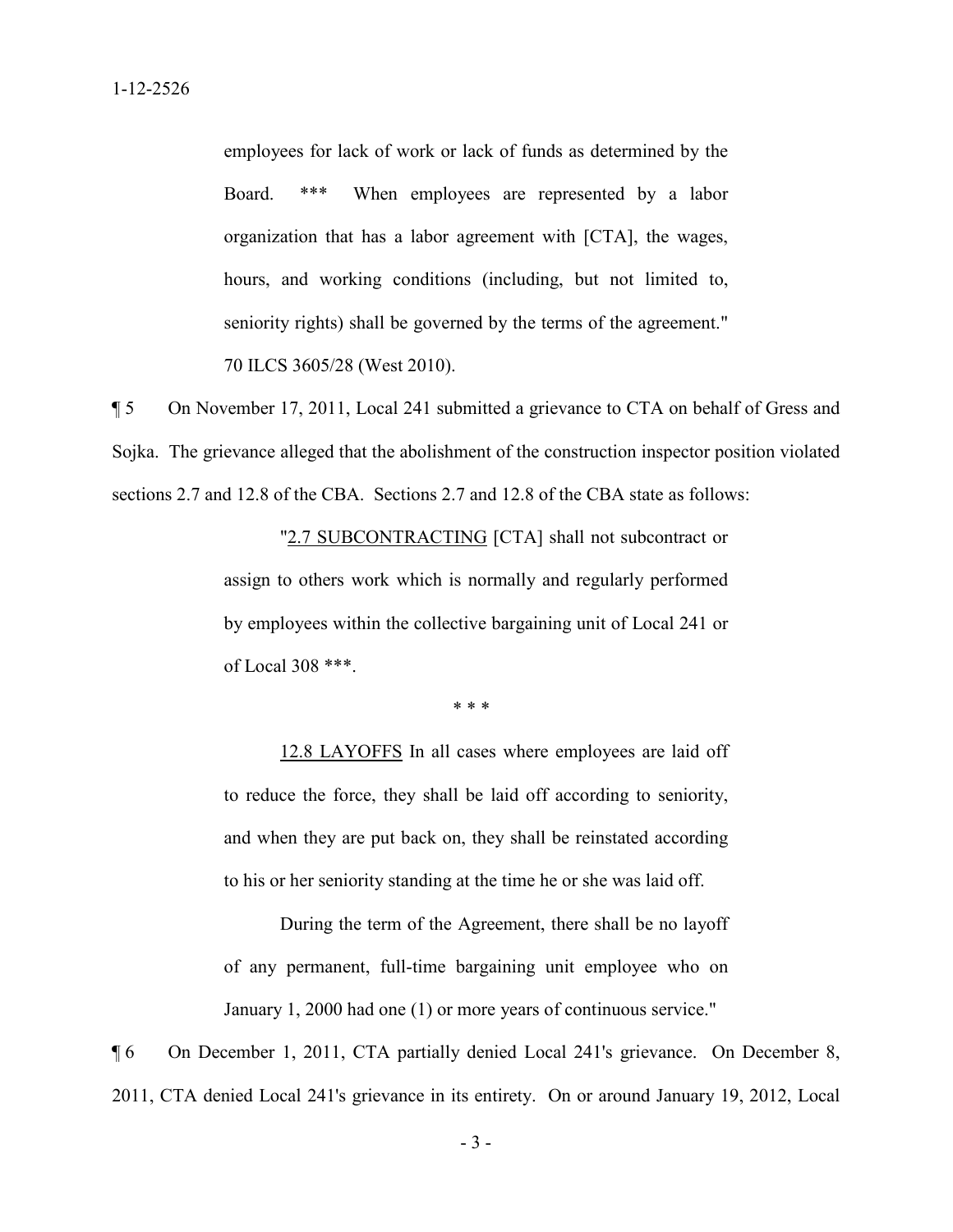241 requested arbitration to resolve the grievance. The arbitration procedure between the parties is governed by section 17 of the CBA, which states, in pertinent part, as follows:

> "17.1 ARBITRATION If the grievance is not resolved \*\*\* and [Local 241] or [CTA] wishes to appeal the grievance, [Local 241] or [CTA] may refer the grievance to arbitration within ninety (90) calendar days of receipt of [CTA's] written Response provided to [Local 241].

 $***$ 

17.3 DECISION The decision of a majority of the arbitration committee shall be final, binding, and conclusive upon [Local 241] and [CTA]. The authority of the arbitrators shall be limited to the construction and application of the specific terms of this Agreement and or to the matters referred to them for arbitration. They shall have no authority or jurisdiction directly or indirectly to add to, subtract from or amend any of the specific terms of the Agreement or to impose liability not specifically expressed herein."

¶ 7 Despite Local 241's request for arbitration, CTA refused to arbitrate. On February 16, 2012, Local 241 filed a petition in the Chancery Division of the circuit court of Cook County to compel arbitration. On April 23, 2012, CTA filed a motion to dismiss Local 241's petition to compel arbitration pursuant to section 2-615 of the Code of Civil Procedure (Code) (735 ILCS 5/2-615 (West 2010)). In its motion, CTA argued that Local 241's petition to compel arbitration should be dismissed because: (1) the Board's power to abolish a position is derived from outside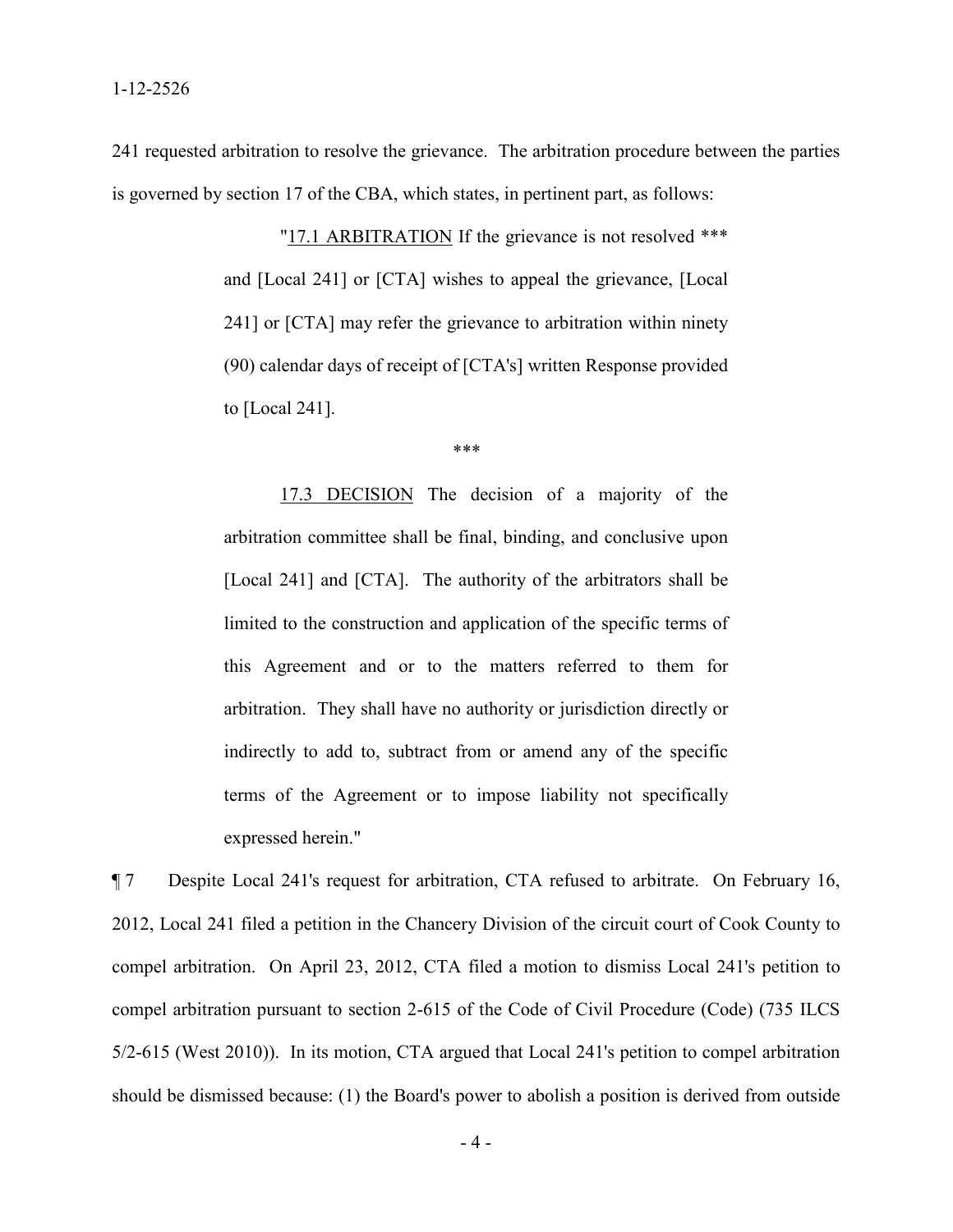the CBA, and any dispute over such power is not a dispute concerning the administration or interpretation of the CBA; (2) the power to abolish a position is granted solely and exclusively to the Board through section 28 of the Metropolitan Transit Authority Act, and such power is not subject to arbitration under the CBA; and (3) a prior arbitrator has already decided that terminations resulting from the abolishment of employment positions are not considered layoffs. On July 9, 2012, the trial court entered an order which dismissed with prejudice Local 241's petition to compel arbitration. The court found that Local 241's petition alleged no facts that showed that the terms of the CBA were breached. Also, the trial court found that, despite the terms of the CBA, the matter was controlled by CTA's power to abolish a position as provided by section 28 of the Metropolitan Transit Authority Act. The court reasoned that it is bedrock principle of Illinois law that a contract cannot contravene a statute. Finally, the court found that *res judicata* did not apply in this case, and the prior arbitrator's ruling did not dictate the outcome of the case. Thus, the court concluded that there was no set of facts under which the complaint could stand.

¶ 8 On August 7, 2012, Local 241 timely filed a notice of appeal. However, the notice of appeal was inadvertently stamped with the date September 7, 2012, rather than August 7, 2012. As a result of the erroneous date stamp, Local 241's appeal was not initially docketed. Likewise, Local 241's docketing statement was not accepted by the Clerk of the Appellate Court. On August 31, 2012, Local 241 filed an unopposed motion in this court for leave to file an amended docketing statement or, in the alternative, for an extension of time in which to file a notice of appeal. On September 14, 2012, this court granted Local 241's motion and directed the Clerk of the Appellate Court to "docket the instant appeal and accept for filing *instanter* [Local 241's] amended docketing statement submitted with its motion, which filing is deemed timely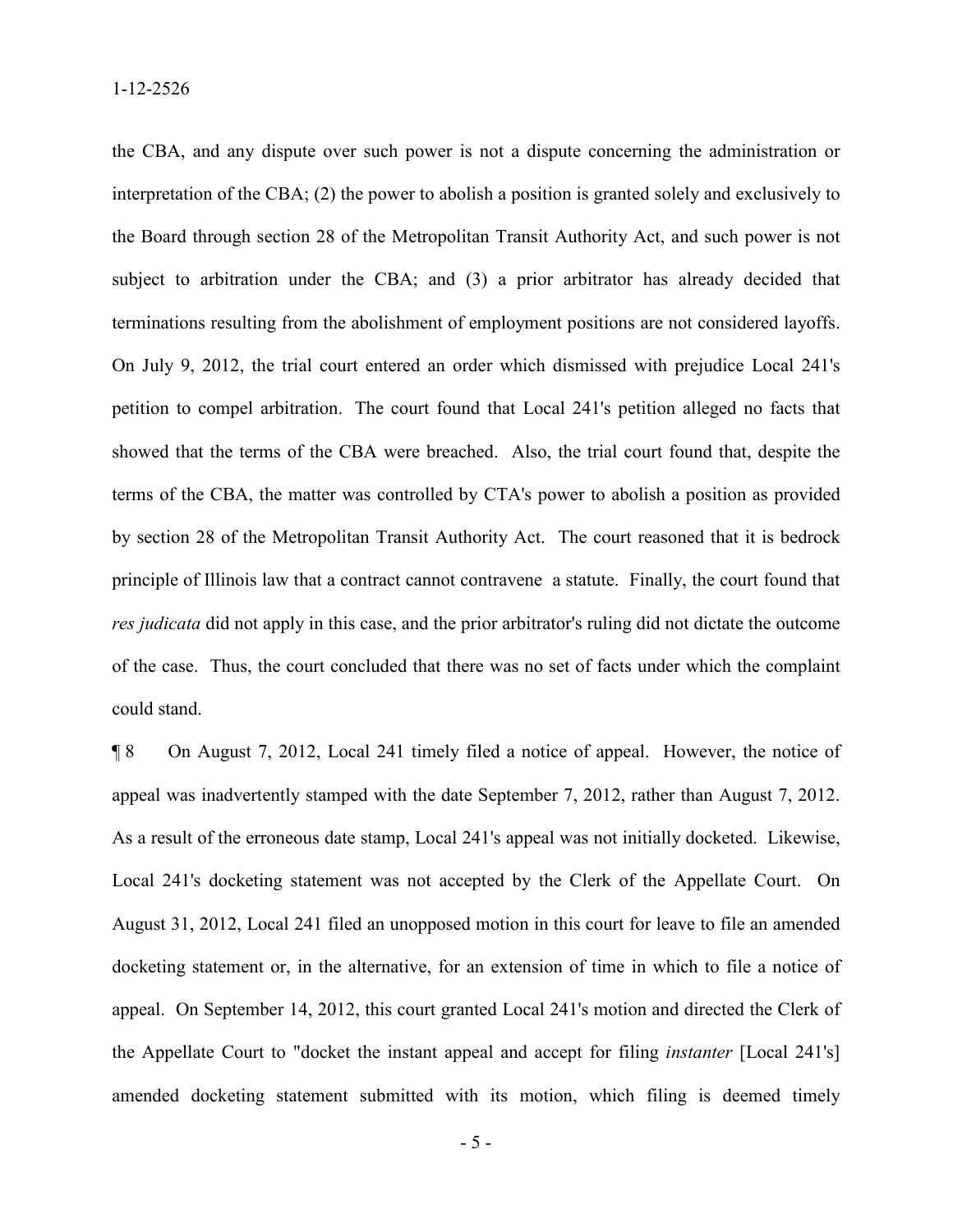submitted." Therefore, Local 241 timely filed its notice of appeal and this court has jurisdiction to consider its arguments on appeal pursuant to Illinois Supreme Court Rule 303 (eff. May 30, 2008).

#### ¶ 9 ANALYSIS

¶ 10 We determine the following issues on appeal: (1)whether the doctrines of *res judicata* and collateral estoppel applied to bar Local 241's petition to compel arbitration; (2) whether the trial court erred in dismissing Local 241's petition to compel arbitration because the parties agreed to arbitrate the grievance which alleged violations of the CBA; and (3) whether the trial court erred in dismissing Local 241's petition to compel arbitration because section 28 of the Metropolitan Transit Authority Act did not extinguish CTA's duty to collectively bargain with Local 241.

¶ 11 We first determine whether the doctrines of *res judicata* and collateral estoppel applied to bar Local 241's petition to compel arbitration.

¶ 12 Both parties present arguments regarding whether the doctrines of *res judicata* and collateral estoppel applied to bar Local 241's petition to compel arbitration based on a prior arbitration award. From October 1981 through December 1981, Local 241 and CTA were parties to arbitration hearings regarding CTA's elimination of its security department. Local 241 argued that the elimination of the security department violated the CBA that existed between the parties at that time. On April 30, 1982, the arbitrator issued an arbitration award which dismissed Local 241's grievance because no contractual violation of the CBA was found. Notably, the arbitrator found that permanently terminating employees is a different act than laying off employees. Accordingly, the parties disagree about whether the findings of the

- 6 -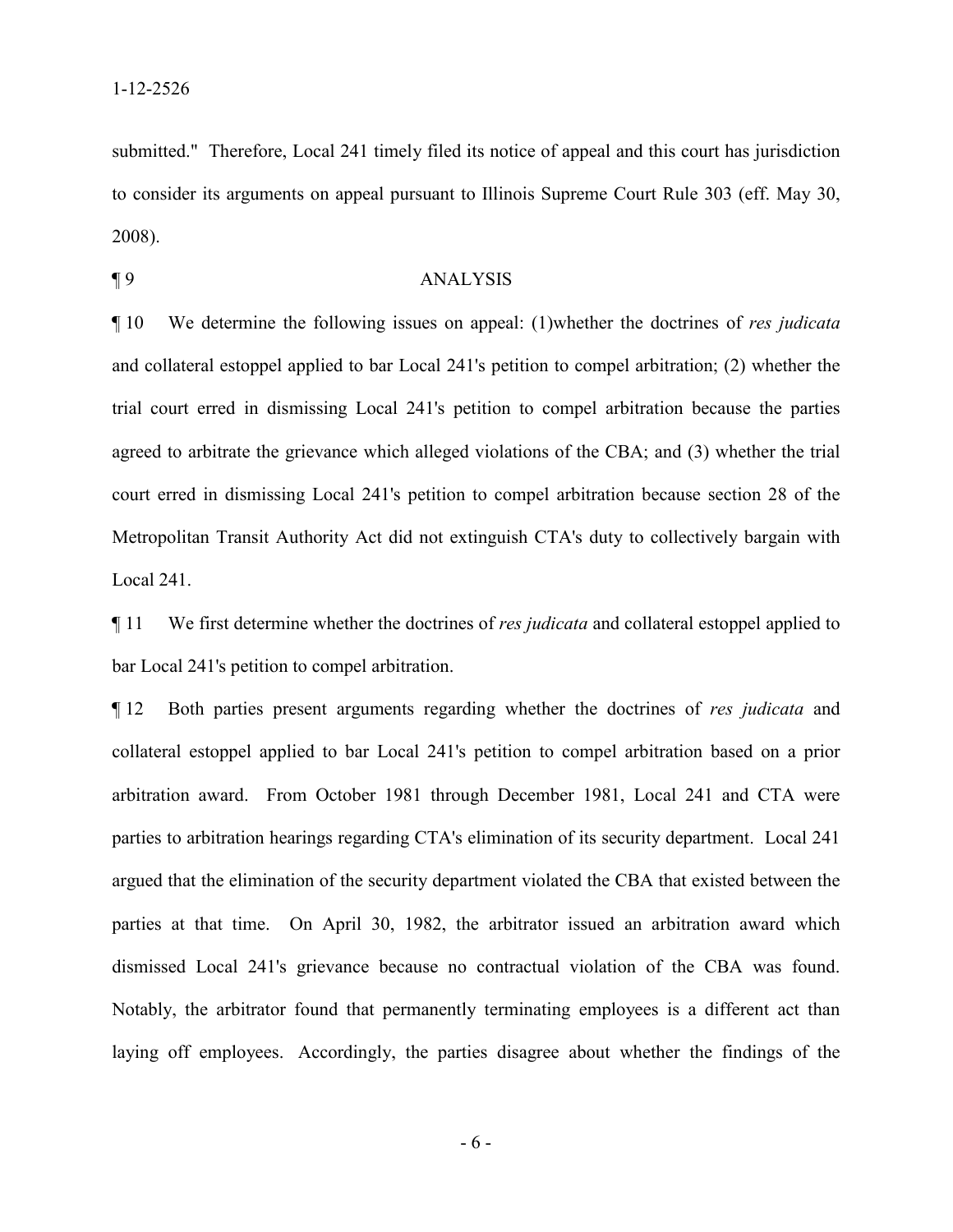arbitrator in the prior arbitration bar Local 241 from arguing that the abolishment of the construction inspector position violated the layoff provisions of section 12.8 of the CBA.

¶ 13 "Generally, arbitration awards have the same *res judicata* and collateral estoppel effect as court judgments." *Peregrine Financial Group, Inc. v. Martinez*, 305 Ill. App. 3d 571, 578-79 (1999). Collateral estoppel is an equitable doctrine that promotes fairness and judicial economy by preventing the relitigation of issues that have already been resolved in earlier actions. *Du Page Forklift Service, Inc. v. Material Handling Services, Inc.*, 195 Ill. 2d 71, 77 (2001). In order for collateral estoppel to be applied, the following requirements must be met: (1) the issue decided in the prior adjudication is identical with the one presented in the current action; (2) there was a final judgment on the merits in the prior adjudication; (3) the party against whom estoppel is asserted was a party to, or in privity with a party to, the prior adjudication; and (4) the factual issue against which the doctrine is interposed was actually and necessarily litigated and determined in the prior adjudication. *Peregrine Financial Group, Inc.*, 305 Ill. App. 3d at 581. "The party asserting the doctrine of collateral estoppel bears the 'heavy burden' of demonstrating with clarity and certainty what the prior judgment determined." *Id.* If there is any uncertainty because the court is presented with more than one distinct issue of fact, collateral estoppel will not be applied. *Id*. Whether the doctrine of collateral estoppel is applicable in a particular case is a question of law that this court reviews under the *de novo* standard of review. *State Building Venture v. O'Donnell*, 239 Ill. 2d 151, 158 (2010).

¶ 14 "The doctrine of *res judicata*, also known as 'estoppel by judgment,' provides that a final judgment rendered by a court of competent jurisdiction on the merits is conclusive as to the rights of the parties and their privies, and, as to them, constitutes an absolute bar to a subsequent action involving the same claim, demand, or cause of action." *Best Coin-Op, Inc. v. Paul F. Ilg* 

- 7 -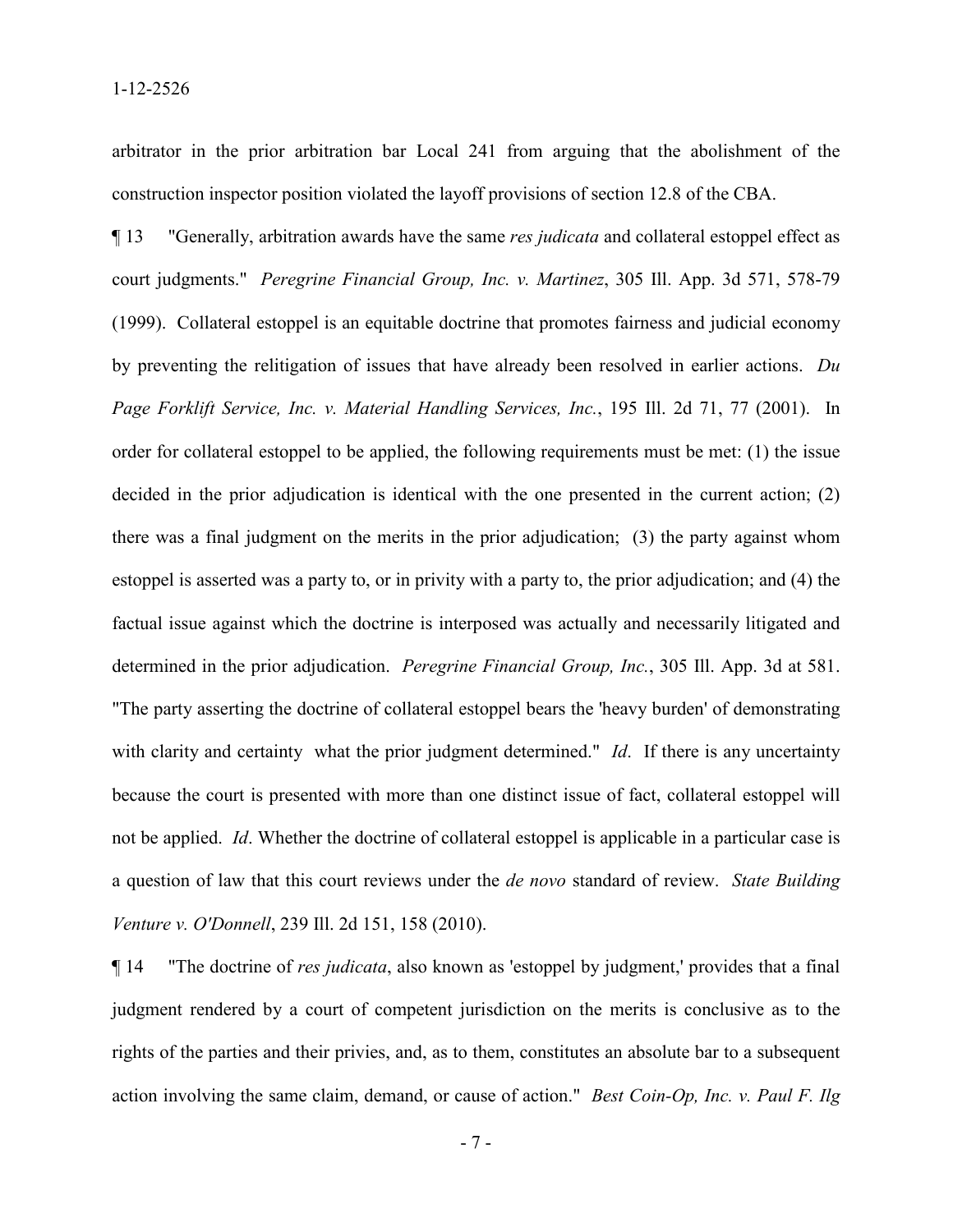*Supply Co., Inc.*, 189 Ill. App. 3d 638, 650 (1989). The doctrine of *res judicata* consists of the following essential elements: (1) an identity of parties or their privies in the two suits; (2) an identity of causes of action in the earlier and later suit; and (3) a final judgment on the merits in the earlier suit. *Id*. Whether *res judicata* bars a subsequent claim is a question of law which is reviewed *de novo*. *Northeast Illinois Regional Commuter R.R. Corp. v. Chicago Union Station Co.*, 358 Ill. App. 3d 985, 1000 (2005).

¶ 15 We find the doctrines of *res judicata* and collateral estoppel to be inapplicable to the instant case. As Local 241 argues, the issues decided in the prior arbitration and the issues in the instant case are not identical. In the prior arbitration, CTA eliminated its security department because the Chicago Police Department had assumed all security functions for CTA. This is far different from the situation in this case where CTA abolished its construction inspector position without any mention of non-union employees assuming the responsibilities of the abolished position. Moreover, the arbitrator in the prior arbitration interpreted a different CBA with different contract provisions than the CBA that is at issue in this case. Therefore, the requirements of *res judicata* and collateral estoppel are not met. We hold that those doctrines are inapplicable to bar Local 241's petition to compel arbitration.

¶ 16 We next determine whether the trial court erred in dismissing Local 241's petition to compel arbitration because the parties agreed to arbitrate the grievance which alleged violations of the CBA.

¶ 17 Local 241 argues that the trial court erred in dismissing its petition to compel arbitration because the CBA calls for mandatory arbitration when grievances are unresolved. Local 241 points out that its grievance alleged that CTA's abolishment of the construction inspector position violated sections 2.7 and 12.8 of the CBA. Section 2.7 of the CBA prohibits CTA from

- 8 -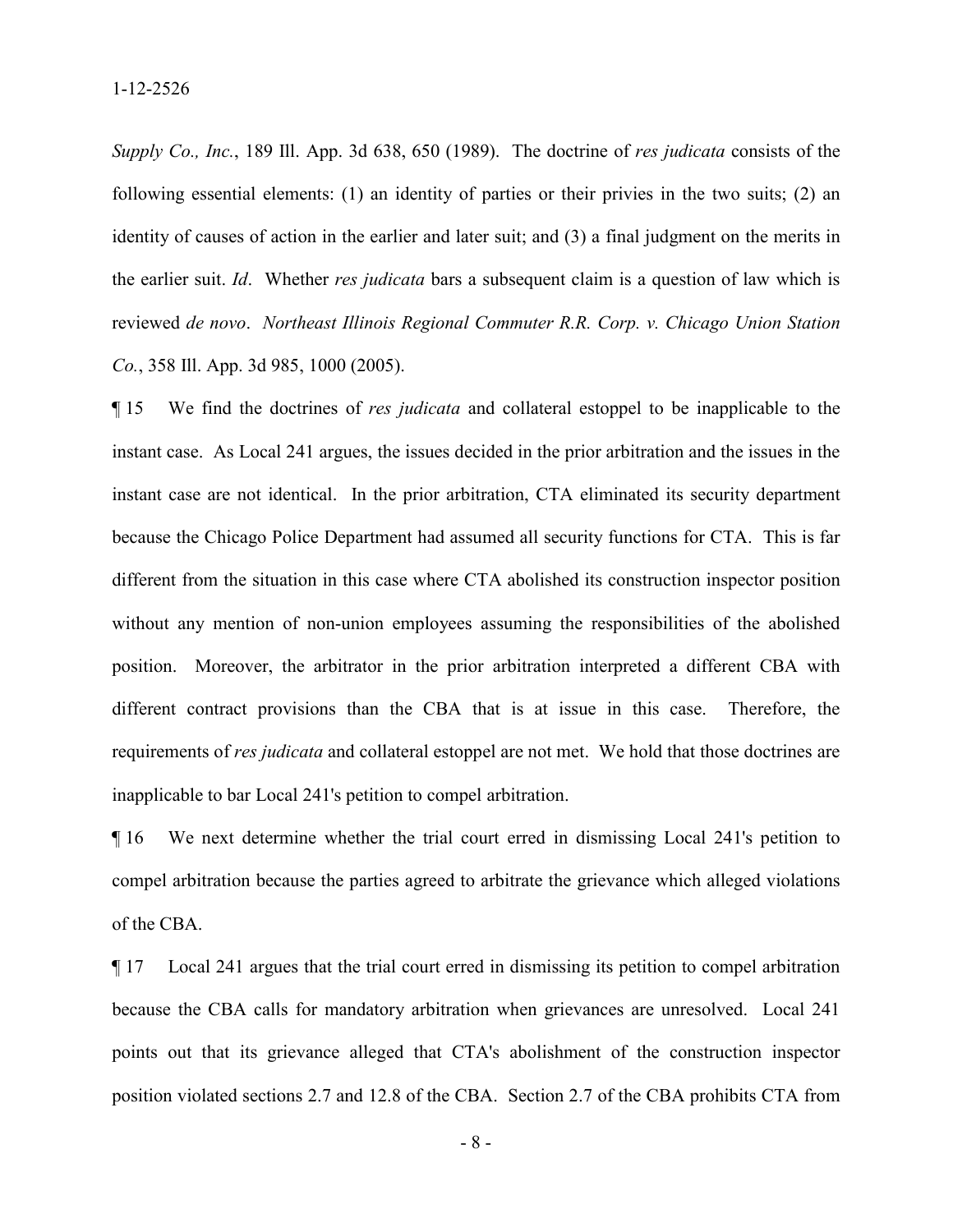subcontracting union work to non-union employees; and section 12.8 of the CBA prohibits CTA from laying off union employees with one or more years of employment with CTA as of January 1, 2000. CTA refused to arbitrate the grievance, which caused Local 241 to file its petition to compel arbitration. Local 241 contends that because its grievance alleged violations of the CBA, the trial court should not have dismissed its petition to compel arbitration. Local 241 asserts that the issue in this case is not whether this court would grant or deny its grievance. Rather, the issue is whether Local 241's petition to compel arbitration presented a legally and factually sufficient claim. Local 241 argues that its petition presented a legally and factually sufficient claim because a set of facts could be proved under the pleadings which would entitle it to relief.

¶ 18 Additionally, Local 241 argues that Illinois public policy conflicts with the trial court's dismissal of its petition to compel arbitration. Local 241 points out that in Illinois, there is a presumption in favor of arbitration and courts must uphold the validity of a CBA's arbitration clause if at all possible. Local 241 also emphasizes that when reviewing the trial court's ruling on a motion to dismiss, this court must accept as true all well-pleaded facts and construe the allegations in the complaint in the light most favorable to the plaintiff. Thus, Local 241 argues that considering Illinois public policy and the applicable standard of review, this court must construe the grievance in this case as arbitrable. Further, Local 241 asserts that Illinois law states that if this court is unclear as to whether the grievance is arbitrable, then the question of arbitrability should be decided by an arbitrator. Thus, Local 241 contends that this court can only affirm the judgment of the trial court if, after taking into account the presumption in favor of arbitration and the applicable standard of review, this court finds definitively that the grievance *is not* arbitrable. Accordingly, Local 241 argues that the trial court erred in dismissing with prejudice its petition to compel arbitration.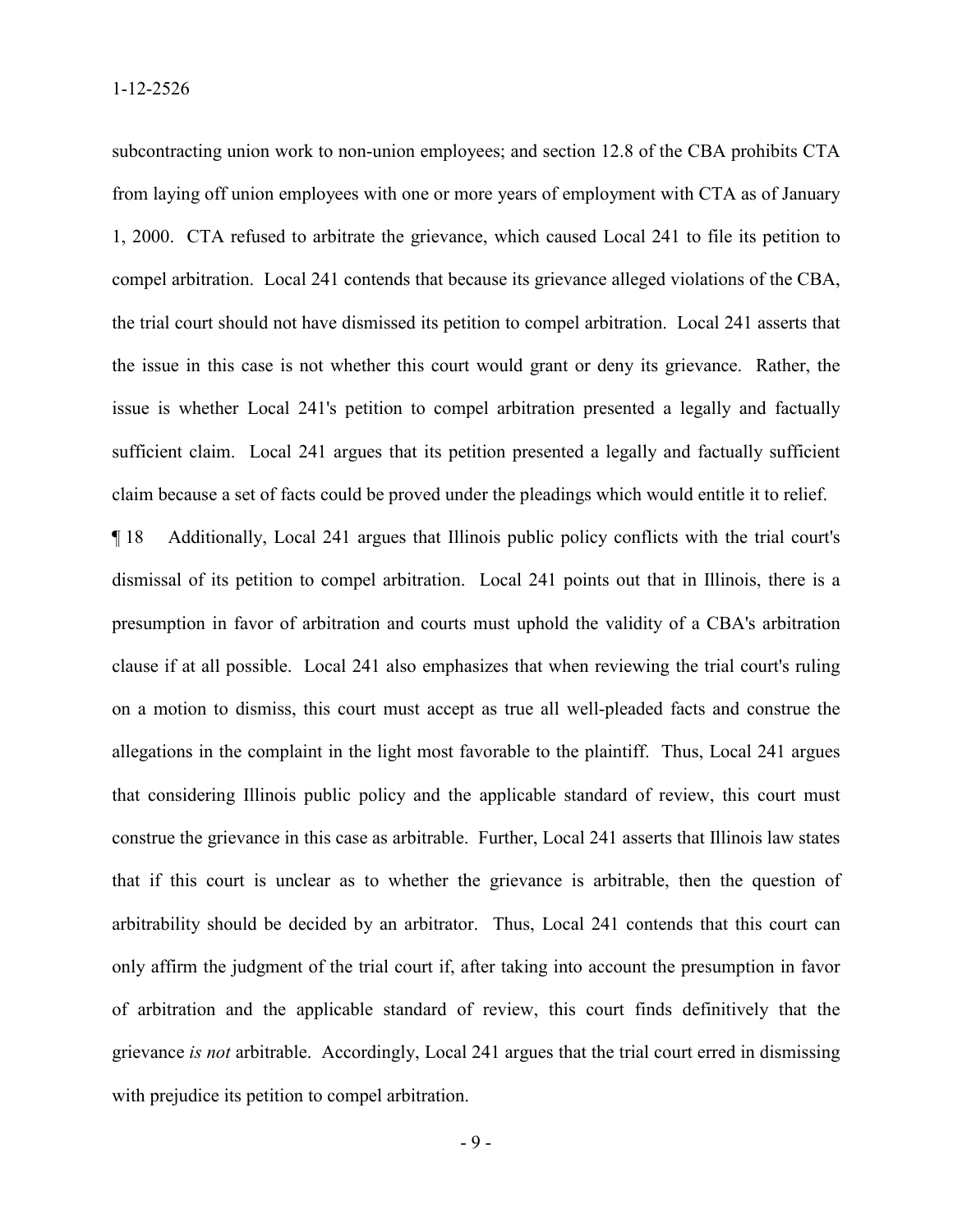¶ 19 In response, CTA argues that the trial court correctly dismissed Local 241's petition to compel arbitration because the parties did not agree to arbitrate the dispute in this case. CTA argues that the true dispute in this case is whether the parties are required to arbitrate the abolishment of the construction inspector position. CTA points out that section 17.3 of the CBA states that the authority of the arbitrators is limited to the construction and application of the specific terms of the CBA; and that the arbitrators have no authority to add to, subtract from, or amend any of the specific terms of the CBA. However, CTA emphasizes that its power to abolish the construction inspector position is derived from section 28 of the Metropolitan Transit Authority Act, which is a statute separate from the CBA. CTA also notes that the CBA does not incorporate section 28 of the Metropolitan Transit Authority Act. Thus, CTA contends that a dispute over the abolishment of the construction inspector position under section 28 of the Metropolitan Transit Authority Act arises outside the terms of the CBA, and the arbitrators would have no authority to consider such a dispute. Further, CTA asserts that because the true dispute in this case is whether the parties are required to arbitrate the abolishment of the construction inspector position, there are no issues regarding the subcontracting or layoff provisions of the CBA. Accordingly, CTA argues that the trial court did not err in dismissing with prejudice Local 241's petition to compel arbitration.

¶ 20 A motion to dismiss pursuant to section 2-615 of the Code challenges the legal sufficiency of the complaint by alleging that there are defects on the face of the complaint. *Vitro v. Mihelcic*, 209 Ill. 2d 76, 81 (2004). When the court rules on a motion to dismiss, all wellpleaded facts in the complaint and all reasonable inferences therefrom are accepted as true. *Weatherman v. Gary-Wheaton Bank of Fox Valley, N.A.*, 186 Ill. 2d 472, 491 (1999). "The critical inquiry is whether the allegations of the complaint, when construed in the light most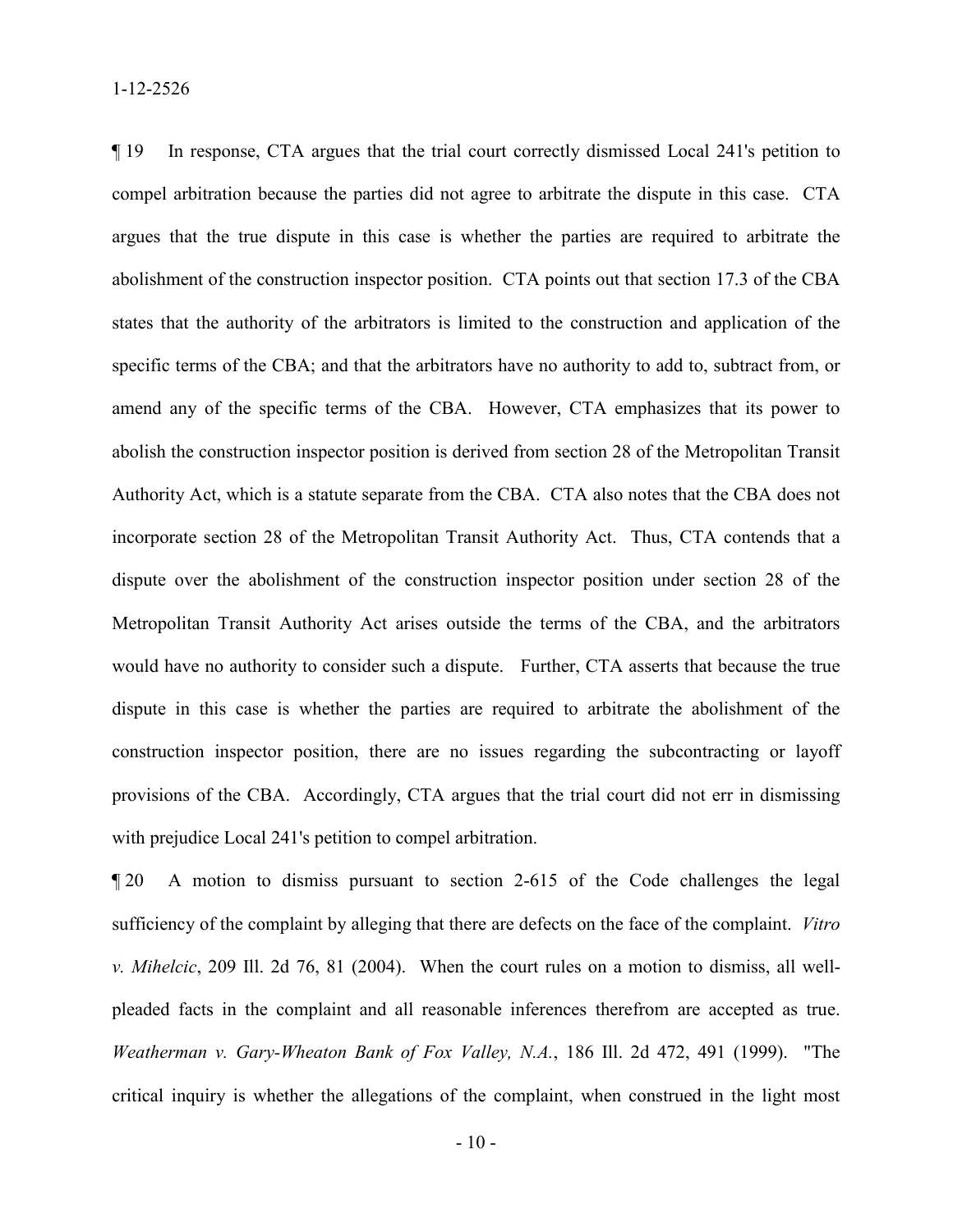favorable to the plaintiff, are sufficient to establish a cause of action upon which relief may be granted." *Vitro*, 209 Ill. 2d at 81. This court reviews the trial court's order granting a motion to dismiss under the *de novo* standard of review. *Id*.

¶ 21 Illinois courts favor arbitration. *ACME-Wiley Holdings, Inc. v. Buck*, 343 Ill. App. 3d 1098, 1103 (2003). Thus, Illinois courts construe arbitration awards so as to uphold their validity wherever possible. *Id*. "While arbitration is a favored method of dispute resolution, the courts have consistently cautioned that an agreement to arbitrate is a matter of contract." *Id*. Thus, as a general rule, the parties to an agreement are bound to arbitrate only the issues which they have agreed to arbitrate, as shown by the clear language of the agreement and their intentions expressed in the language of the agreement. *Id*. "[A]rbitration agreements cannot be extended by construction or implication." *Rauh v. Rockford Products Corp.*, 143 Ill. 2d 377, 387 (1991). Under Illinois law, the venue that decides the arbitrability of a dispute depends on the complexity of the issue. *Carey v. Richards Building Supply Co.*, 367 Ill. App. 3d 724, 726 (2006). "If the arbitration agreement is clear as to whether a dispute should be arbitrated, the trial court makes the initial determination. [Citation.] If, on the other hand, the language of the agreement is broad and it is unclear whether the dispute falls within the agreement's scope, the determination should be made by the arbitrator." *Id*.

¶ 22 We note that because this case involves a public employee labor dispute, it is governed by the Illinois Public Labor Relations Act (Public Labor Relations Act) (5 ILCS 315/1 *et seq*. (West 2010)). *City of Rockford v. Unit Six of the Policemen's Benevolent and Protective Ass'n of Illinois*, 351 Ill. App. 3d 252, 256 (2004). "[T]he relevant inquiry in a case arising under the Public Labor Relations Act is whether the parties, through written agreement, showed an intent to exclude from arbitration the disputed matter." *Id*. at 257. Thus, we determine whether the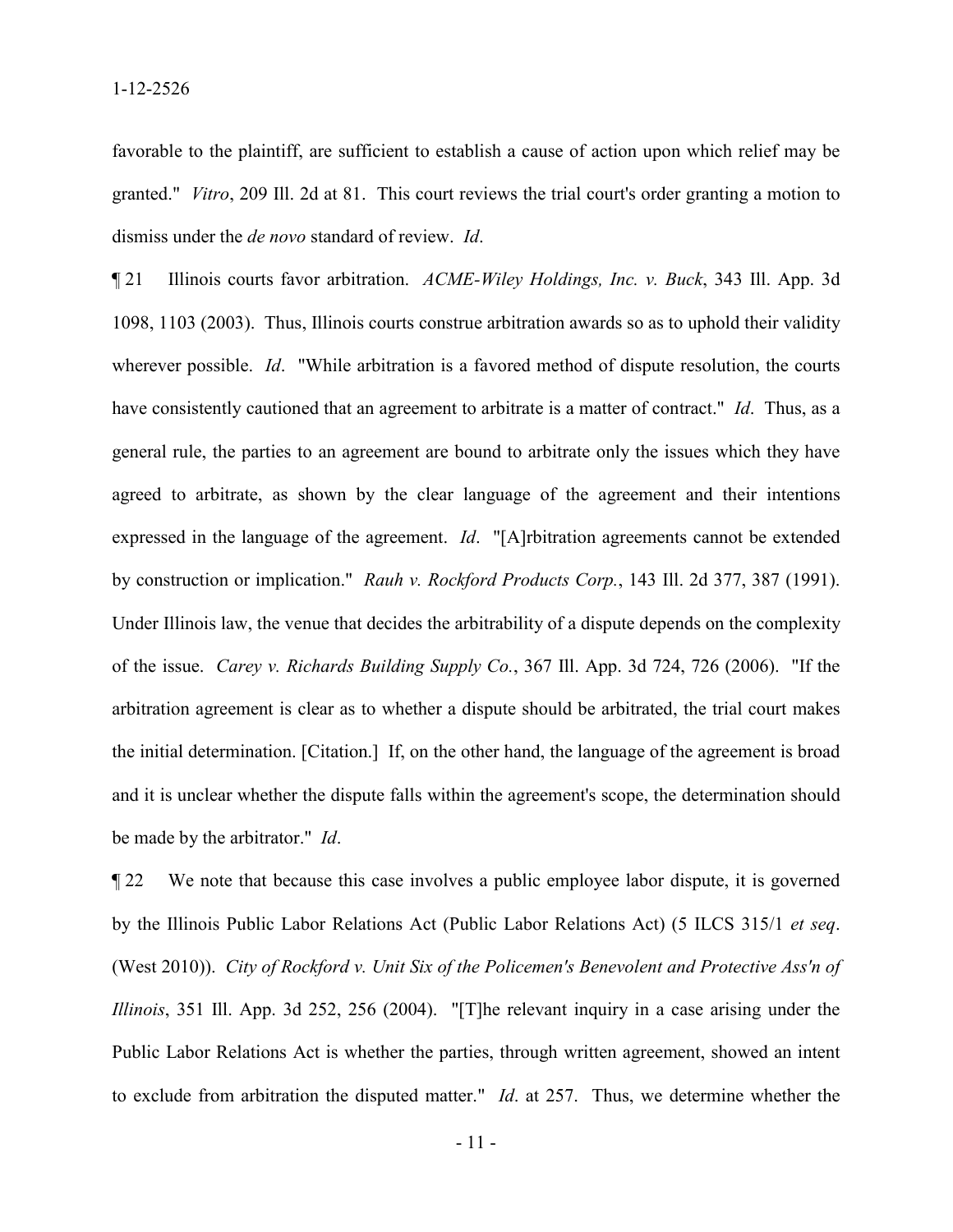parties in this case intended to exclude from arbitration the abolishment of the construction inspector position.

¶ 23 In order to determine whether the parties intended to exclude from arbitration the abolishment of the construction inspector position, we must first determine whether the abolishment was governed by the terms of the CBA. Local 241 argues that the abolishment of the construction inspector position violated sections 2.7 and 12.8 of the CBA. We disagree. Section 2.7 of the CBA prohibits CTA from subcontracting union work to non-union employees. As the trial court stated in its order dismissing Local 241's petition to compel arbitration, Local 241 has not alleged any facts to show that this case addresses the assignment of work to outside contractors. Local 241 showed that the abolishment of the construction inspector position caused Gress and Sojka to be terminated. However, there is nothing in Local 241's grievance or petition to compel arbitration that suggests that CTA intended to replace Gress and Sojka, or that CTA intended to subcontract Gress and Sojka's employment responsibilities to non-union employees. Although Local 241's grievance and petition alleged that the abolishment of the construction inspector position violated section 2.7 of the CBA, there are simply no facts to support that allegation. Therefore, Local 241's petition to compel arbitration did not present a sufficient claim as to the violation of section 2.7 of the CBA.

¶ 24 Likewise, we are unpersuaded by Local 241's argument that the abolishment of the construction inspector position violated section 12.8 of the CBA. Section 12.8 prohibits CTA from laying off union employees with one or more years of employment with CTA as of January 1, 2000. The language of section 12.8 of the CBA establishes that layoffs shall occur according to seniority; and section 12.8 dictates the way that laid-off employees are reinstated. However, the abolishment of the construction inspector position was not an action that involved layoffs.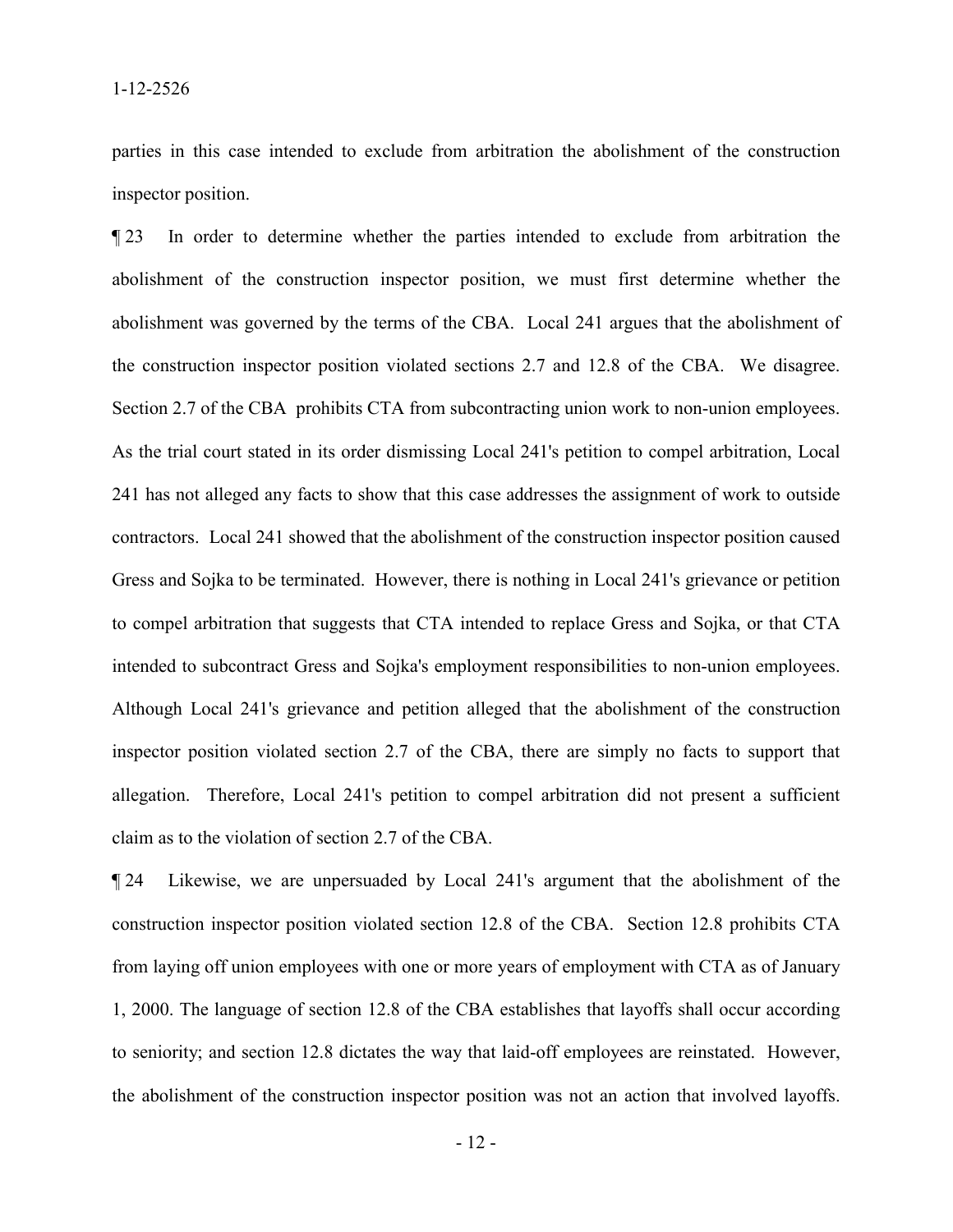Gress and Sojka's employment position was simply abolished; ordinance 011-142 provided no mention of their seniority status and no intent to reinstate them at any time. The abolishment of the construction inspector position was an action that is separate and distinct from the actions that are governed by section 12.8 of the CBA. Similar to Local 241's allegation regarding section 2.7 of the CBA, there are simply no facts to support the allegation that CTA violated section 12.8 of the CBA. Therefore, Local 241's petition to compel arbitration did not present a sufficient claim as to the violation of section 12.8 of the CBA. Notably, Local 241 has not presented any other provisions within the CBA that relate to the abolishment of the construction inspector position. Thus, the abolishment of the construction inspector position was not governed by the terms of the CBA.

¶ 25 Now that we have established that the abolishment of the construction inspector position was not governed by the terms of the CBA, we must determine whether the parties intended to exclude the abolishment from arbitration. We note that CTA argues that this case is analogous to *City of Rockford v. Unit Six of the Policemen's Benevolent and Protective Ass'n of Illinois*, 351 Ill. App. 3d 252 (2004). We agree. *City of Rockford* involved the arbitrability of grievances filed by the defendant under the CBA executed by the parties. *City of Rockford*, 351 Ill. App. 3d at 253. The grievance alleged that the plaintiff-employer did not provide two police officers with workers' compensation benefits for the portion of their earnings attributable to their off-duty employment. *Id*. The trial court found that the dispute was subject to arbitration. *Id*. at 255. On appeal, this court reversed the trial court's judgment and held that the parties agreed that the matter of workers' compensation benefits would not be subject to arbitration. *Id*. at 258. This court reasoned that the CBA did not make any reference to workers' compensation benefits, and the CBA stated that the arbitrators were limited to interpreting and determining compliance with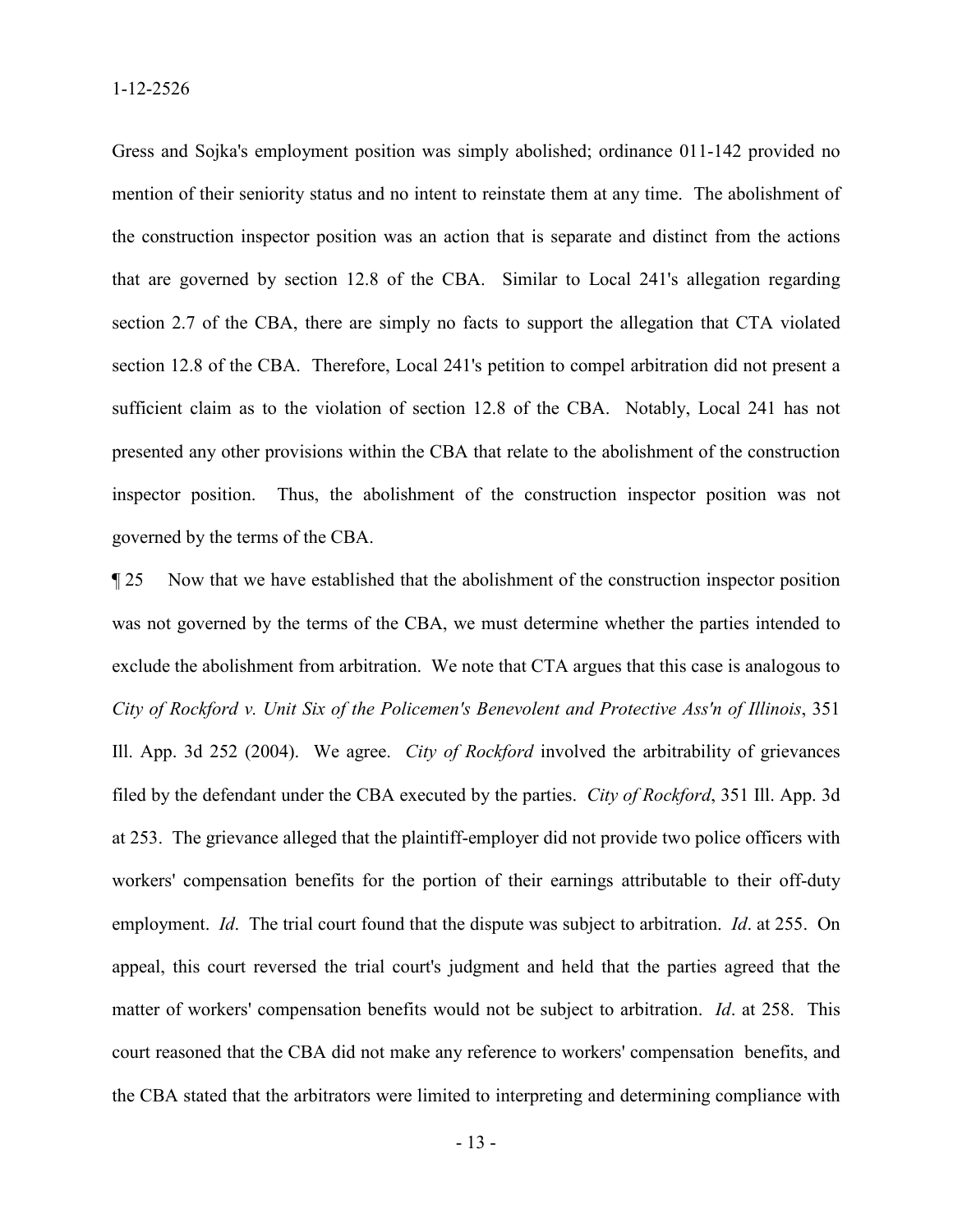the CBA. *Id*. This court also noted that the grievance process was limited to the terms of the CBA. *Id*. Thus, this court held that matters concerning workers' compensation benefits were not arbitrable under the parties' CBA. *Id*.

¶ 26 We find *City of Rockford* to be instructive. In this case, it is clear that the parties intended to exclude from arbitration the abolishment of the construction inspector position. Section 17.3 of the CBA states that the authority of the arbitrators is limited to the construction and application of the specific terms of the CBA; and that the arbitrators have no authority to add to, subtract from, or amend any of the specific terms of the CBA. Since the abolishment of the construction inspector position does not relate to *any* of the terms of the CBA, the arbitrators would have no authority to rule on the abolishment. Moreover, the abolishment of the construction inspector position was conducted pursuant to section 28 of the Metropolitan Transit Authority Act, which is a statute that is separate and distinct from the CBA. It follows that the parties intended to exclude from arbitration acts such as the abolishment of the construction inspector position because it is outside the authority of the arbitrators, and is derived from a statute outside the scope of the CBA. Therefore, the abolishment of the construction inspector position was not subject to arbitration under the terms of the CBA. Accordingly, we hold that the trial court did not err in dismissing with prejudice Local 241's petition to compel arbitration based on the argument that the parties agreed to arbitrate the grievance.

¶ 27 We next determine whether the trial court erred in dismissing Local 241's petition to compel arbitration because section 28 of the Metropolitan Transit Authority Act did not extinguish CTA's duty to collectively bargain with Local 241.

¶ 28 Local 241 argues that the trial court erred in dismissing its petition to compel arbitration because CTA had a duty to bargain with Local 241 over wages, hours, and other conditions of

- 14 -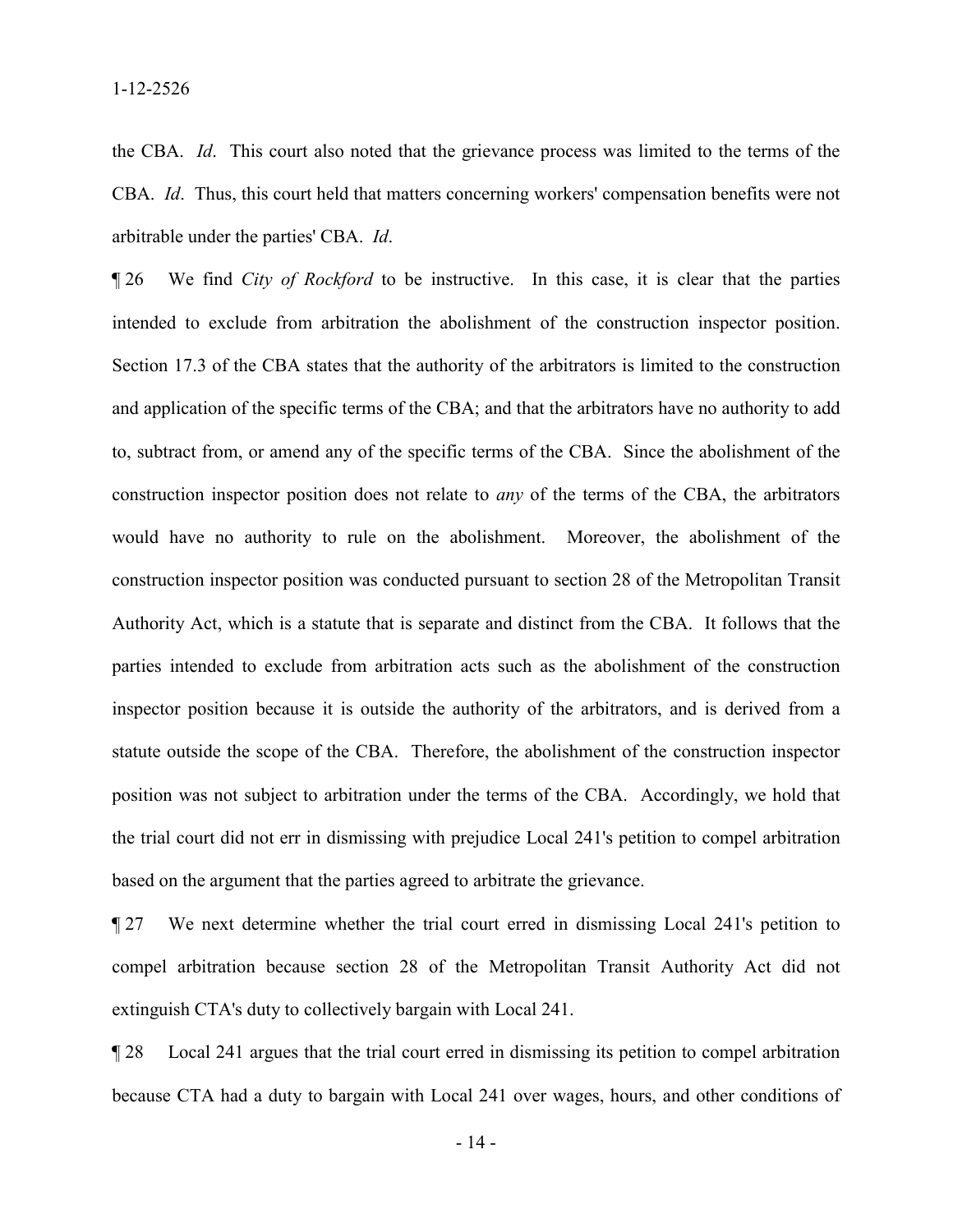employment pursuant to section 7 of the Public Labor Relations Act (5 ILCS 315/7 (West 2010)). Local 241 asserts that the abolishment of the construction inspector position qualifies as a "condition of employment." Local 241 contends that although section 28 of the Metropolitan Transit Authority Act grants CTA the power to abolish employment positions, CTA still must comply with its duty to bargain over conditions of employment. In fact, Local 241 points out that in addition to granting CTA the power to abolish employment positions, section 28 of the Metropolitan Transit Authority Act states that when employees are represented by a labor organization that has an agreement with CTA, the wages, hours and working conditions shall be governed by the terms of the agreement. Thus, Local 241 asserts that when read together, both the Metropolitan Transit Authority Act and Public Labor Relations Act require CTA to bargain with Local 241 over conditions of employment. Further, Local 241 argues that CTA satisfied its bargaining requirement by negotiating the contractual language of sections 2.7 and 12.8 of the CBA. Local 241 asserts that because its grievance invokes sections 2.7 and 12.8 of the CBA, its grievance is arbitrable. Accordingly, Local 241 argues that the trial court erred in dismissing its petition to compel arbitration because CTA had a duty to bargain with Local 241.

¶ 29 In response, CTA argues that the legislative grant of power to abolish employment positions provided by section 28 of the Metropolitan Transit Authority Act, is a nondelegable power that cannot be superseded by the CBA. CTA asserts that Local 241's grievance, which requests that "CTA not be allowed to abolish [the construction inspector position]," is an impermissible attack on its statutory power. Further, CTA argues that Local 241 misinterprets section 7 of the Public Labor Relations Act. CTA claims that section 7 of the Public Labor Relations Act allows for laws that limit the duty to bargain. CTA contends that section 28 of the Metropolitan Transit Authority Act is a law that limits the duty to bargain under section 7 of the

- 15 -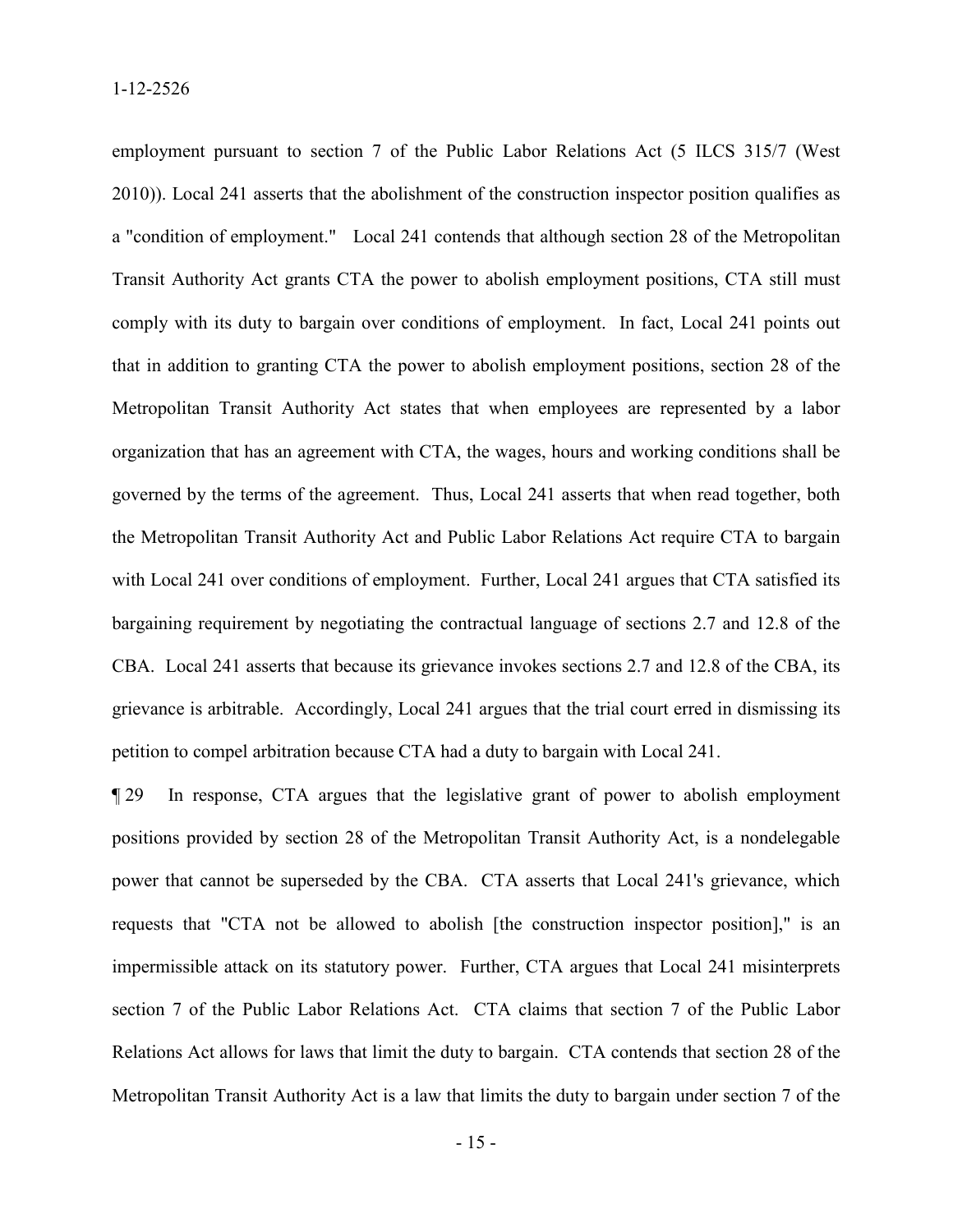Public Labor Relations Act. Therefore, CTA argues that the trial court did not err in dismissing Local 241's petition to compel arbitration.

¶ 30 Section 7 of the Public Labor Relations Act states, in pertinent part:

"§7. Duty to Bargain. A public employer and the exclusive representative have the authority and the duty to bargain collectively set forth in this Section.

\*\*\*

The duty to 'bargain collectively' shall also include an obligation to negotiate over any matter with respect to wages, hours and other conditions of employment, not specifically provided for in any other law or not specifically in violation of the provisions of any law. If any other law pertains, in part, to a matter affecting the wages, hours and other conditions of employment, such other law shall not be construed as limiting the duty to 'bargain collectively' and to enter into collective bargaining agreements containing clauses which either supplement, implement, or relate to the effect of such provisions in other laws." 5 ILCS 315/7 (West 2010).

¶ 31 Section 28 of the Metropolitan Transit Authority Act states, in pertinent part:

"The Board may abolish any vacant or occupied office or position. Additionally, the Board may reduce the force of employees for lack of work or lack of funds as determined by the Board. \*\*\* When employees are represented by a labor

- 16 -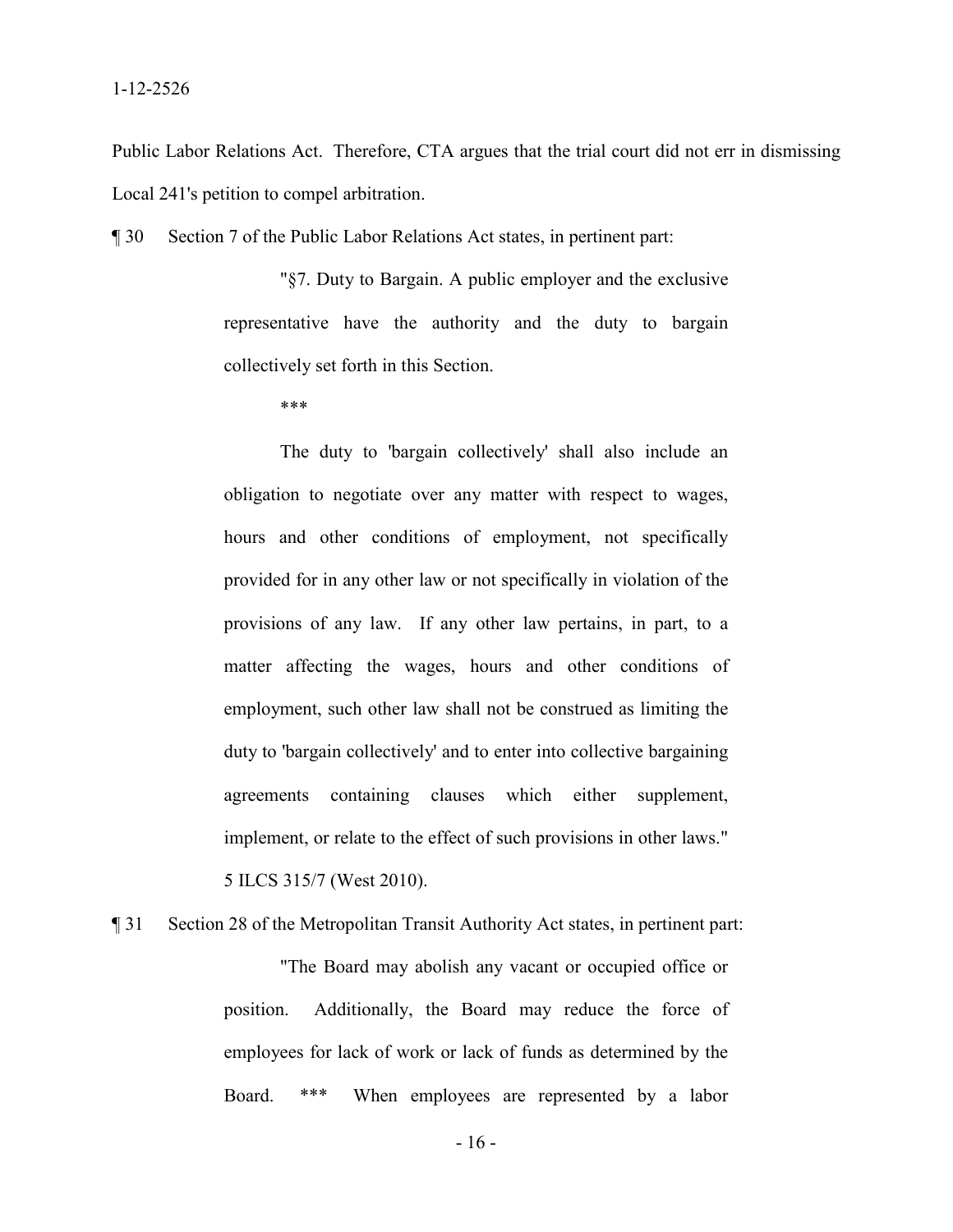organization that has a labor agreement with [CTA], the wages, hours, and working conditions (including, but not limited to, seniority rights) shall be governed by the terms of the agreement."

70 ILCS 3605/28 (West 2010).

¶ 32 When construing a statute, the primary objective is to give effect to the true intent and meaning of the legislature. *Ferguson v. McKenzie*, 202 Ill. 2d 304, 311 (2001). In determining legislative intent, the language of the statute is the most reliable indicator and the language must be given its plain, ordinary and popularly understood meaning. *Alvarez v. Pappas*, 229 Ill. 2d 217, 228 (2008). "Where there is an alleged conflict between two statutes, a court has a duty to interpret those statutes in a manner that avoids an inconsistency and gives effect to both statutes, where such an interpretation is reasonably possible." *Ferguson*, 202 Ill. 2d at 311-12.

¶ 33 Notwithstanding the parties numerous arguments, we do not find a conflict between section 7 of the Public Labor Relations Act and section 28 of the Metropolitan Transit Authority Act as they relate to the CBA and the abolishment of the construction inspector position.<sup>[2](#page-16-0)</sup> Section 7 of the Public Labor Relations Act requires the parties to bargain collectively over conditions of employment and states that laws that pertain, in part, to a matter affecting conditions of employment shall not limit the duty to bargain. Section 28 of the Metropolitan Transit Authority Act states that working conditions shall be governed by the terms of the CBA. The statutes at issue relate to the duty to *bargain collectively*. Nothing in either statute states that the parties must *arbitrate* issues that are outside the terms of the CBA. This is not a situation in

<span id="page-16-0"></span><sup>&</sup>lt;sup>2</sup> We note that both parties present arguments related to the way this court should interpret section 28 of the Metropolitan Transit Authority Act. Both parties highlight certain portions of the statute and attempt to ascribe alternate and underlying meanings to the provisions of the statute. We are not persuaded by these arguments, nor are they relevant to the resolution of this case.